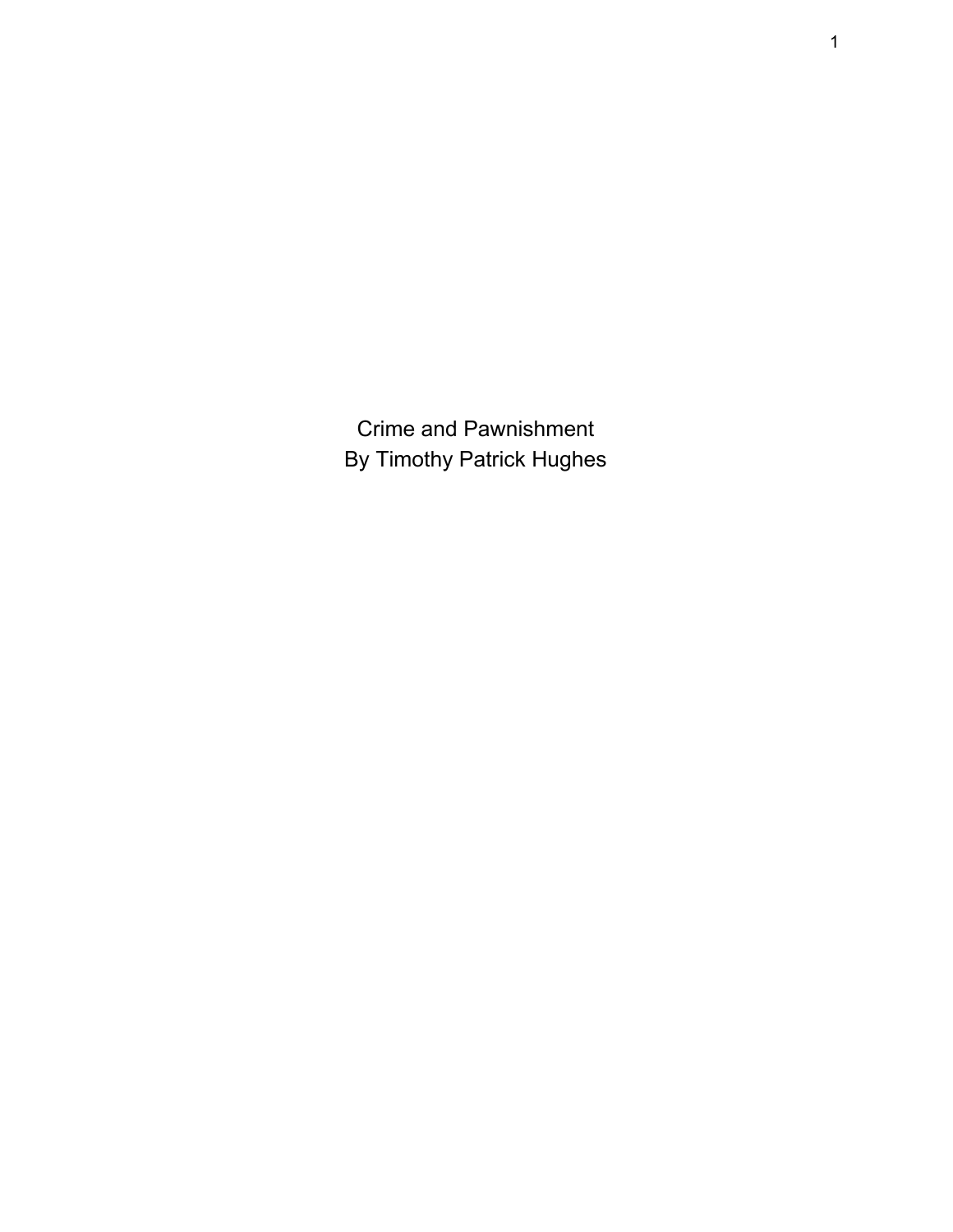(Black. Dim lights up on living room of a house. Suburban area. We see through the dim lights a long couch, an additional chair, and a table. A lamp is beside the stage left chair and the stage *left side of the couch. A couple of magazines and such are on table. Possible sounds of car pulling up, trunk shutting, etc.*

*Four or five seconds of silence. Suddenly, ARNOLD sneaks in through front door. He is mid-20's, dressed in nice jeans, casual dress shirt, and a blazer. He is handsome, usually fun to* be around. He has his arms wrapped around an object about the size of a large roll of bread. He *is looking cautiously around the room, staying as quiet as possible.*

*EMILY o.s.: "Arnold? Arnold?!" Etc. At the sound of her voice, ARNOLD looks up and freeze. She continues to call for him. He starts looking frantically around the room, searching for a place* to hide something. He looks at the couch for a second, turns his head away, and then scopes in on it with strong focus. He turns his head to her one last time and then he grabs the stage right *couch cushion, tosses the object down, shuts it, and quickly sits down, appearing as casually as possible.*

*EMILY walks in. She is the same age as ARNOLD, dressed in jeans, a nice blouse, and a jacket. She is attractive, logical, and quick to see through his lies. She is a little sleepy. )*

**EMILY** Hey, Arnold. ARNOLD Hey *(Struggling to remain calm and cool)* EMILY How was the party? ARNOLD Great! Yeah, it was a ball. EMILY Good. How were you with Chad? Did he try to sell you a time share again? ARNOLD Ah, haha, you know CHAD... *(Nervous titter)* **EMILY** *(Taken aback by comment)* Arnold? Are you alright? ARNOLD *(Quick to cover it up)* Emily, I fi.. *(Sees opportunity)* Actually, no, Emily, I'm not fine. I...I got into a car accident. EMILY What?! ARNOLD Yes, a horrendous accident. I...I don't know how I survived, honestly. EMILY

Oh my god, baby, are you hurt?!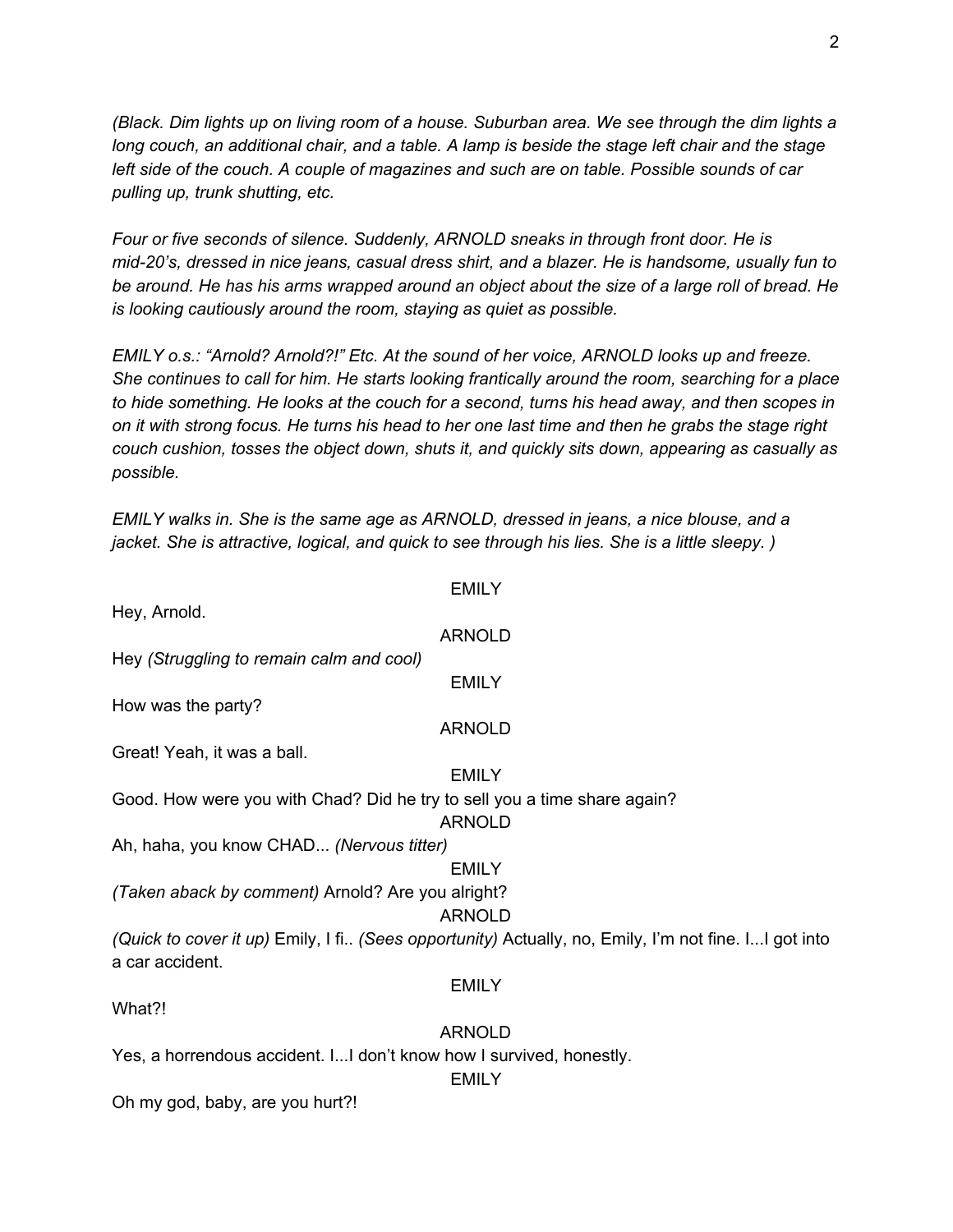No, no, please, the car needs you more than I do.

EMILY

Oh my lord, not my Accord!

*(EMILY runs out SR to car. ARNOLD watches her go and immediately lifts cushion and picks up object. He is carefully searching for a better hiding place. EMILY walks in.)*

Arnold! *(ARNOLD lunges and drops object behind couch)* What kind of sick joke is this? Patrice is fine!

ARNOLD

*(Naive)* What?

EMILY

ARNOLD

**EMILY** 

There's nothing wrong with her! Listen, I know you have a twisted sense of humor but…

*(Realization)* Wait, Arnold, what were you holding?

Holding?

You had something when I walked in.

ARNOLD

Um, no I didn't.

EMILY

Yes. You had something and you dropped it.

ARNOLD

Did you see anything when I first came in?

**EMILY** 

Well, no.

#### ARNOLD

So I didn't have anything when I came home, and then in the space of five seconds an object suddenly materialized into my arms. Cmon, Emily, baby, has someone been on the crazy pills again?

#### EMILY

Arnold, I know you were holding something. *(Begins to walk over to the couch)* You dropped it right behind the-

#### ARNOLD

*(Runs over and block her)* No! *(EMILY is halted. He stares at her.)* Alright. Yes, I...I was holding something. You've got me! But Emily, I'm telling you, for the sake of our marriage, for the sake of our potential children, for the sake of humanity, don't ask me to show you what I was holding EMILY

Arnold, unless that is a hooker behind the couch, or you finally murdered my grandmother, which I would understand, I think our marriage, our children, and yes, even humanity is safe. Now, show me what you were holding.

ARNOLD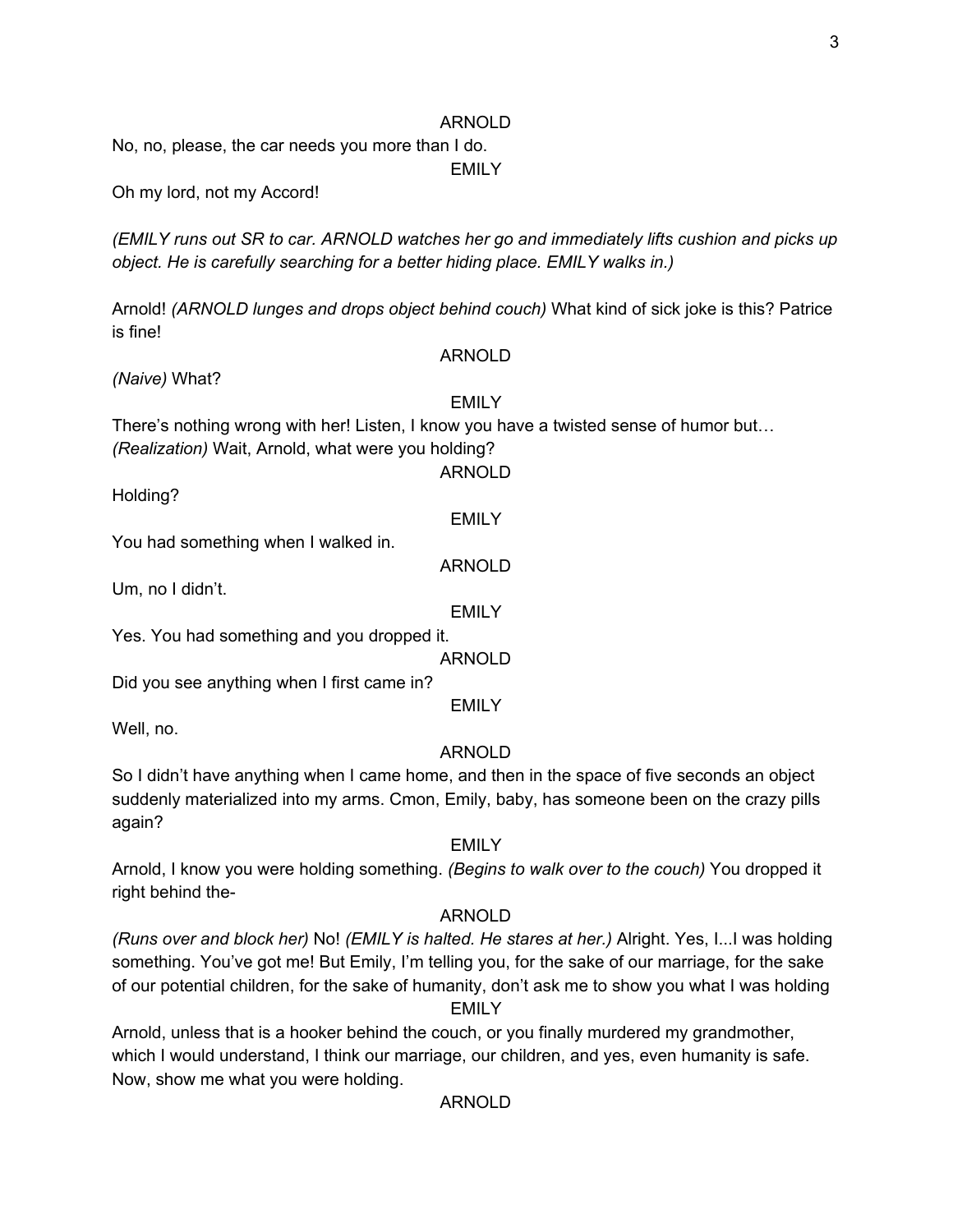*No*!!! *(Runs behind couch and grabs object) Please!!! No!!!*

EMILY

ARNOLD

Arnold! *(He freezes in place)* Who's my big strong guy?

*(Tentatively)* I am.

EMILY

ARNOLD

*(Encouraging)* Who's my big strong guy?

*(More assertive)* I am.

*(Arnold walks over to Emily and shoves the bag into her hands. He then proceeds downstage.*

|                                                            | FMII Y                                                                     |
|------------------------------------------------------------|----------------------------------------------------------------------------|
|                                                            | (Stares at Arnold. Then looks down at bag and opens it. Gasps) Oh my Lord. |
|                                                            | ARNOLD                                                                     |
| $(Mithout\text{ microina} \geq \text{heat})$ I'm a moneter |                                                                            |

*(Without missing a beat)* I'm a monster.

Arnold! This poor--

I should be strung up!

Arnold, how did this happen?!

# ARNOLD

EMILY

EMILY

ARNOLD

*(Guilt tearing him to pieces)* I'm sick, horrible, disgusting filth. Filth! Filth! FILTH! FILTH!!! *(Flips object out to her)* FOR GOD'S SAKE, I DROVE OVER A PUPPY!!! I AM SATAN'S SPAWN!!!!. EMILY

Arnold, what happened?

# ARNOLD

*(Recounting a traumatic event)* Well, I...I was driving home from the party, and the whole way home I just kept thinking about Chad, that salesman at the club, and you know how whenever I start thinking about Chad, I get so worked up at him and his stupid, simpering donkey grin and beady little eyes and I don't know what you ever saw in him!

# EMILY

Arnold, Chad and I were a long time ago. Can you move past it, Lord knows I have

# ARNOLD

And his voice like nails on a chalkboard, HEE HAW! HEE HAW!

# EMILY

Yes, yes, nails on a chalkboard, what happened with the puppy?

# ARNOLD

*(Catches himself)* Oh, right, sorry. *(Momentarily pets the bag)* Anyway, so, I kept thinking about…him. And suddenly, the car hit a bump in the road. So I got out to check the car and right away I saw… the … the *(Points with trembling finger at bag)*. When I saw it, I was so stunned that I just stood there, staring. But then, I heard this little girl calling for her dog, "Polly, Polly!"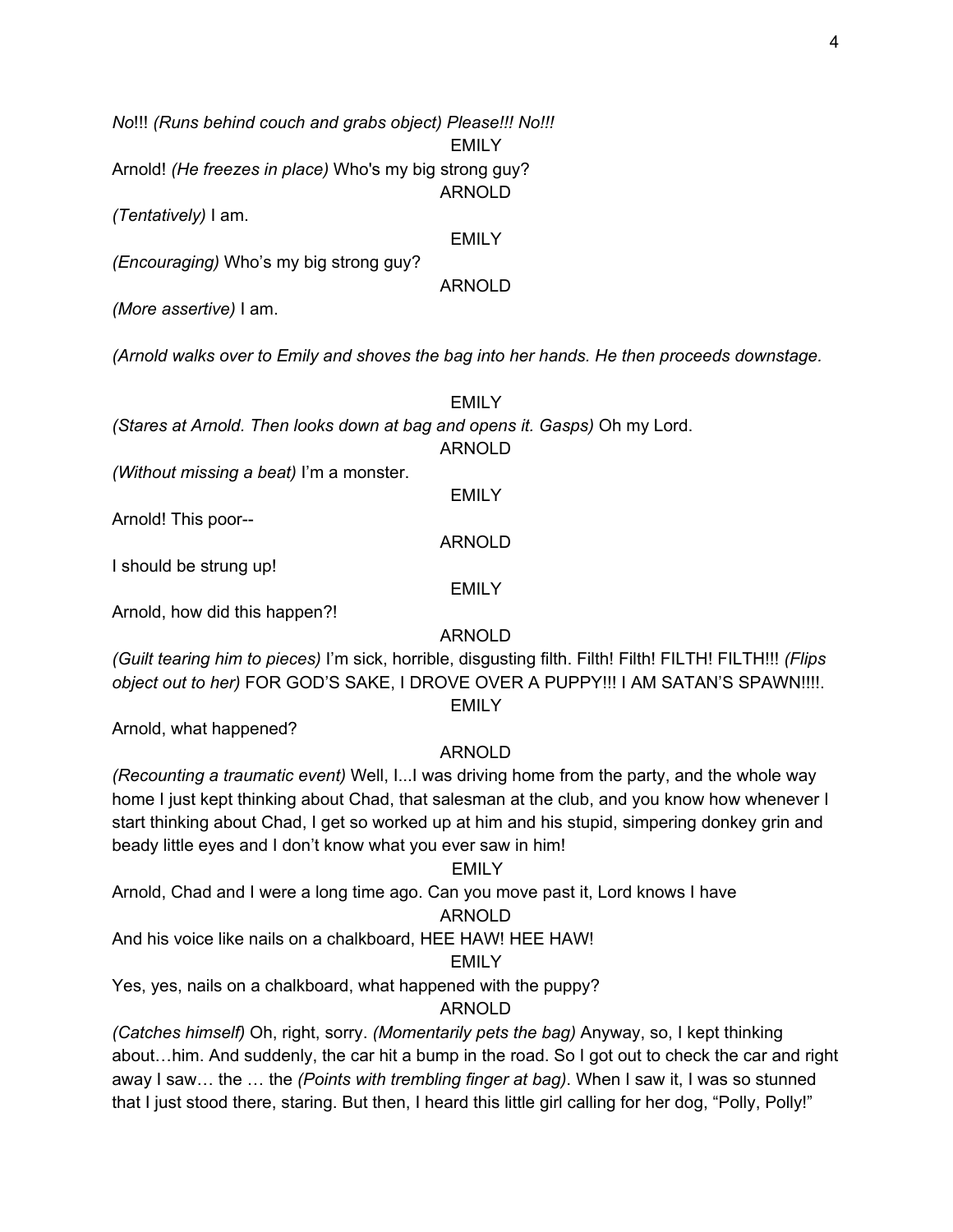# EMILY

# ARNOLD

--And I knew the girl was coming. I was so terrified, I didn't know what to do. Then, I heard...I heard *(Gulps)* whimpering noises.

## **EMILY**

# ARNOLD

Yes, the dog was still alive. The girl was calling, the dog whimpering, the engine running, my heart pounding, and I saw my life flash before my eyes. I knew what I had to do. So I bent down..

No, please, no…

...and decided our fate.

Oh my god, Arnold!

# ARNOLD

# NO HALF MEASURES, EMILY! I PUT IT OUT OF ITS MISERY!!

# EMILY

ARNOLD YOU KILLED A PUPPY WITH YOUR BARE HANDS!!!!

# ARNOLD

WHEN YOU'RE IN THE SHIT, EMILY, YOU REACT!!! THINK AND YOU DIE! A SINGLE HESITATION AND YOU'RE LYING FACE DOWN IN THE TRENCHES TAKING THE DIRT NAP!!!

## **EMILY**

Oh my god, I'm married to a felon!!

# ARNOLD

You are married to a man of action. *(Aside)* It's what people are most afraid of….taking a new step….uttering a new word.

# **EMILY**

Don't you have any remorse?

# ARNOLD

*(Hurt)* Of course I do, Emily. *(Snatches bag out of her hands)* I realize I am scum of the earth. I'm even worse than Chad. Even *Chad*, that fraudulent, scheming, greedy timeshare salesmen of the devil. How could you ever lie with that donkey man?!

# EMILY

Arnold, please, it was before I even knew you. And you know what, you're right, he was a donkey.

# ARNOLD

*(Covers dog's ears)* Not in front of the puppy. Not even frickin' Joseph Stalin reaches the depths of Chad's inhumanity *(almost obsessively)*. Why does God allow such evil to live in this world?

EMILY

Oh Lord--

No….

EMILY

# ARNOLD

EMILY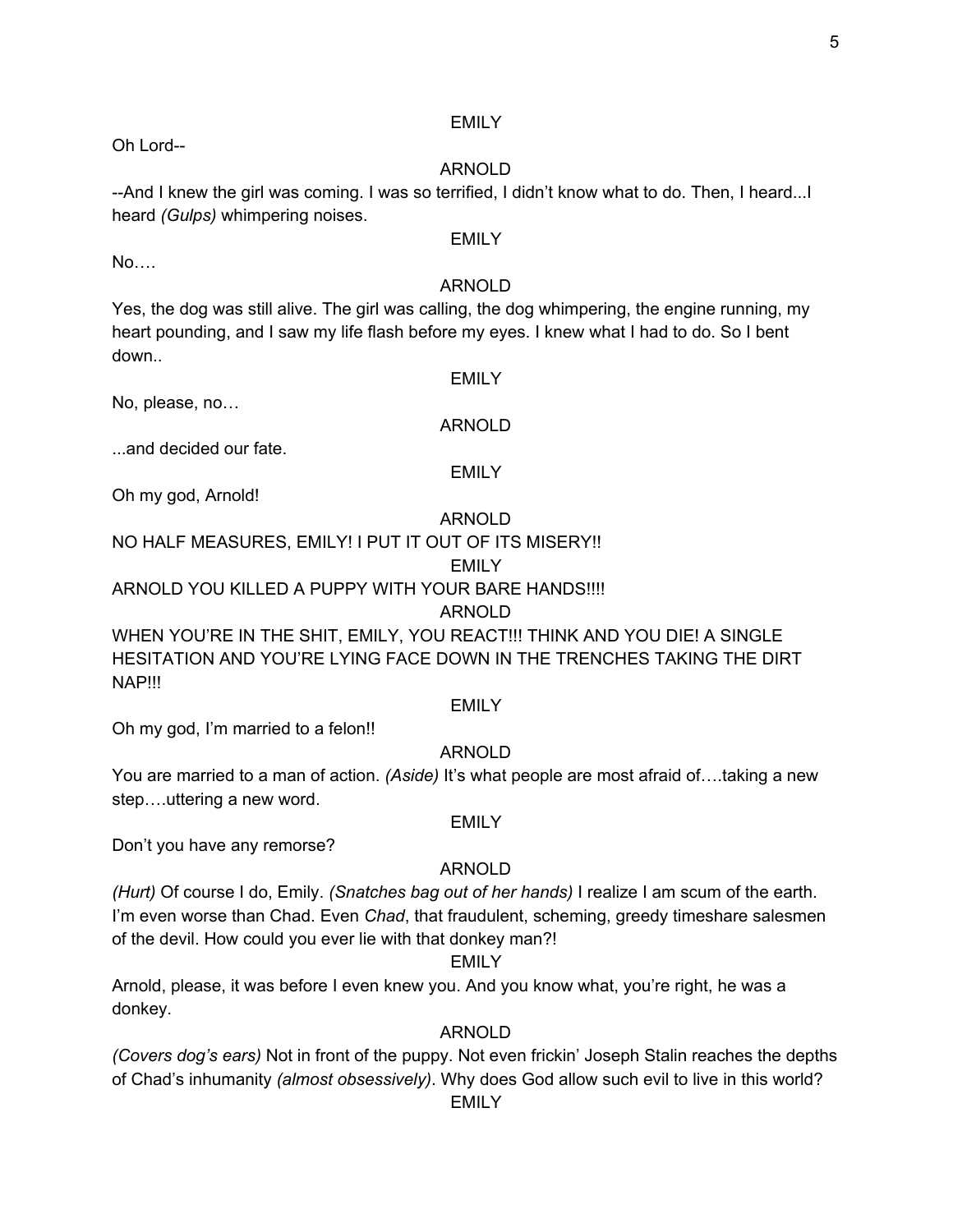Arnold, please shut up!

#### ARNOLD

You banged Joseph Stalin!

#### **EMILY**

Well, he ruled with more than just an iron fist.

# ARNOLD

*(Freezes, glances back to her in disgust, then gazes at dog, and groans)* Agh, I killed a puppy. God, rain your wrath upon me, sinner that I am.

### **EMILY**

*(Exasperated)* Arnold, please, you made a mistake. *(Takes control)* Well, better get to it. *(Walks over to dog behind couch and picks it up)*

#### ARNOLD

What are you doing?

#### EMILY

*(Places it down on couch)* I'm looking for tags.

#### ARNOLD

What! No, give me those tags. *(Bolts to couch and begins war for tags)*

#### **EMILY**

Arnold?! What the hell are you doing?

# ARNOLD

I am ending this! *(Grabs tags)* Aha!! *(Runs over to door, pulls back arm, and throws tags outside)* AH!! VICTORY!!!

#### EMILY

Arnold! That was your only way to contact them!

#### ARNOLD

Emily, you are so quick to catch on.

#### EMILY

*(Unsure she heard correctly)* What?

### ARNOLD

Look, this is bad enough. Do you think it is really necessary to tell the girl? I feel like if I tell her I'll have to commit *seppuku* or something.

# EMILY

Arnold, you obviously have to tell her.

#### ARNOLD

Why?

#### EMILY

*(At a near loss of words)* Because there is a little girl out there who needs to know her little puppy died!

### ARNOLD

*(Shakes head at her ignorance)* Emily, now I wouldn't expect you to understand, since you've never experienced true loss, *(EMILY rolls her eyes. ARNOLD takes no notice)* but when my dog died when I was a kid, I was in mourning for four years of my life. And I was only four. Do you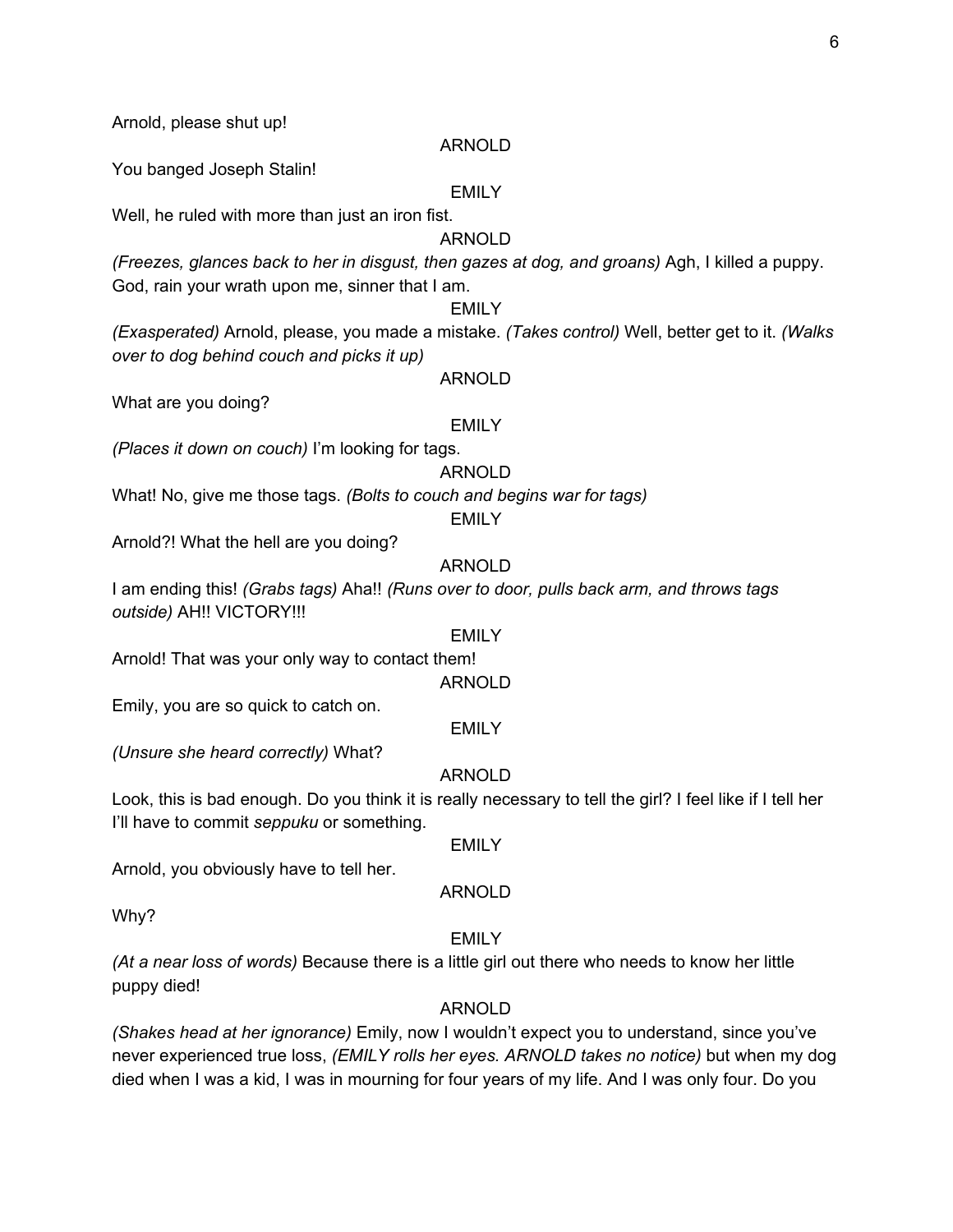know what it is like to begin school unable to make any friends because you spend every school day in black and visit dog cemeteries daily.

#### EMILY

Arnold, you never really owned a dog.

## ARNOLD

*(Indignant)* I did! Even if it was only for a minute, I still did. It was Christmas morning. The only thing I wanted that year was a dog. When I opened the box up, I was the happiest kid in the world. Sadly, this quickly faded away when the dog ran away from me, straight through the front door, and into the street. I got right to the door when the truck hit it.

EMILY

Arnold, please, there's no need--

# ARNOLD

*It flew 50 ft*! At first I thought maybe there was some hope that it was still alive. That was before the truck went over it again with the dog going under every wheel. *(Stares)* It was an eighteen wheeler.

### EMILY

*(About to begin, then starts, looks at him and shudders)* Arnold, just because you lost a dog when you were a kid doesn't make you an expert for these things!

# ARNOLD

We are not telling her and that is final. *(Yawns)* Listen, I'm getting into bed. *(Sees dog)* Ach, we can't leave it out like that. *(Walks over, picks up dog, stuffs it under cushion, and pounds cushion, making sure it's nice and flat.)* Alright, we'll send it to its greener pastures tomorrow. *(Haunted)* I doubt I'll get any sleep anyway. *(Walks to side. Reaches hand out)* Coming upstairs? We've made this bed, let's continue to lie in it.

#### EMILY

You're a jackass.

### ARNOLD

Yes but I'm your jackass.

*(They walk together to the bedroom. False ending. Doorbell rings. Both look to the door. Both look at each other.)*

Who is that?

### EMILY

*(EMILY walks to the door and checks through the peephole)* It's an older man and a little girl. ARNOLD

It's them. *(Panicked but determined)* Alright, here's what we do. *(He rushes around and grabs a jacket, sunglasses, and other items for his mission)* You stall them. I'll go to the bathroom and go through the back window. When they leave, you meet me at Hashbury park on Almond. We'll bury it there and forget this ever happened. *(Begins to sprint away)*

# EMILY

Arnold, you are not going to climb through the bathroom window. Treat this like an adult for once.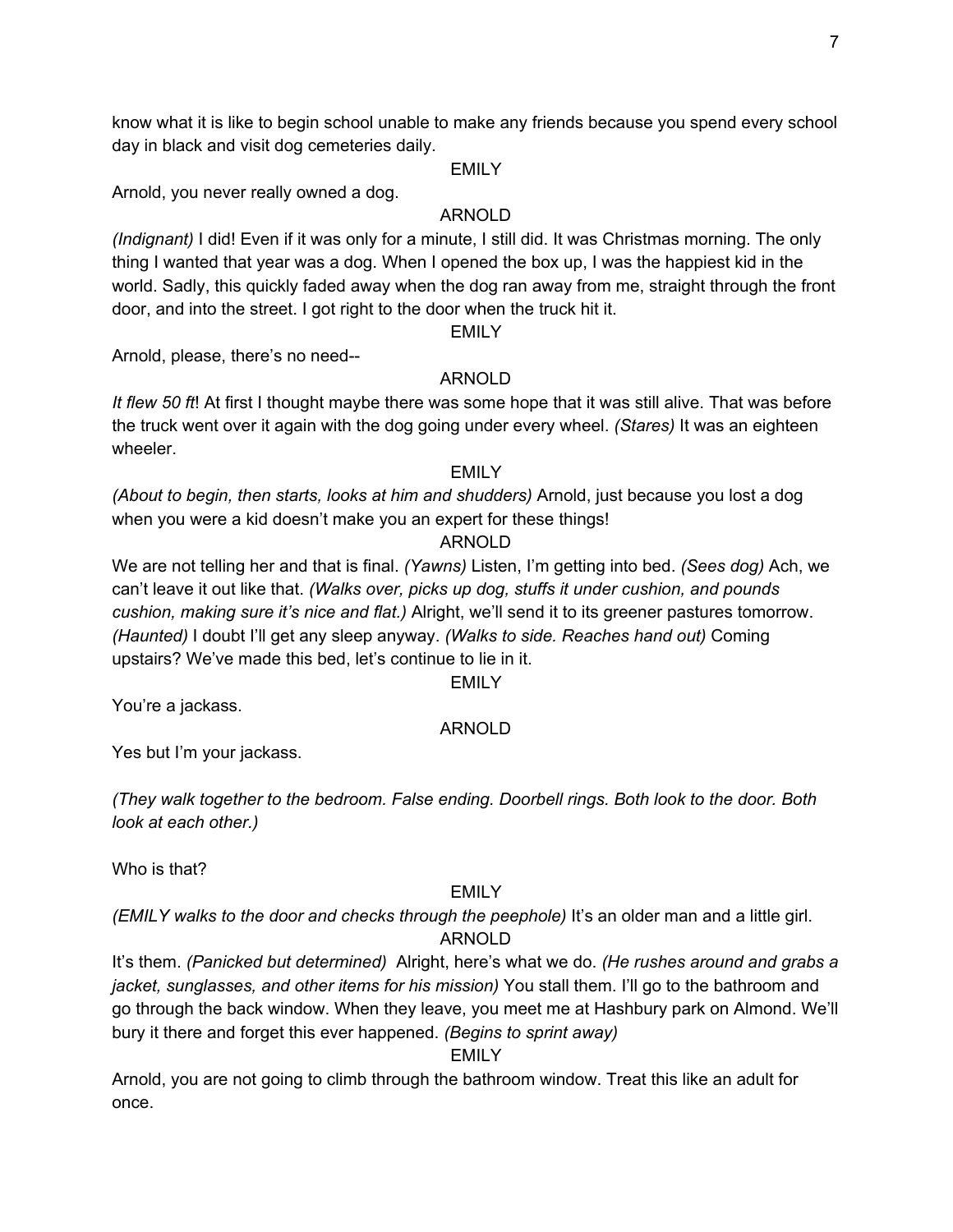Emily, *(Launches towards her and grasps her in his arms)* I love you, but love isn't enough anymore. This is now survival of the fittest. *(He once again sprints away)*

EMILY

Arnold! *(Arnold freezes)* Sit. Down.

*(Turns his whole body to Emily. In an act of defiance, he walks to the bar area and makes* himself a drink. He sits down, grabs a newspaper and holds it up to cover his face. Emily rolls her eyes and opens the door. We see an older man and a girl. The girl is wearing a pink dress that we only see a little bit of because she is wearing a huge jacket over it, the older man's. She *is the sweetest angel you've ever seen your life. The older man is wearing a flannel shirt and khaki pants with old man shoes. Both look very haggard)*

MAN

Hello there, sorry to disturb you this night. We'll be right on our way. We were just wondering if either of you had seen this dog anywhere around here. *(Shows EMILY the picture of the dog. She shakes her head.)*

#### EMILY

A dog?

#### LITTLE GIRL

EMILY

Her name is Polly! She's my best friend! *(To herself)* She's my only friend.

Polly?

#### AMY

Yeah, we found her tags around here, so she has to be close by!

#### ARNOLD

*(Behind newspaper)* Closer than you'll ever know.

#### EMILY

Hmmm, *(Emily turns to Arnold.)* Arnold, have we seen any dogs around here.

#### ARNOLD

*(Arnold folds down paper.)* Dog? *(Moment of thought. Then)* No, I don't think we've seen any tonight. *(Emily is dumbfounded)*

### LITTLE GIRL

*(Pleading)* You haven't seen Polly?

#### ARNOLD

*(He looks at the girl and shakes his head with sociopathic ease)* No, no I'm really very sorry, we haven't seen any dogs around here. But ya know what *(Nods his head with big understanding eyes.)* We'll keep an eye out there, okay sweetie? *(Winks)*

#### MAN

Alright, thank you very much. You folks have a good night. *(LITTLE GIRL pulls at his pants.)* Oh, I'm sorry, you folks mind if Amy here uses your bathroom? We've been looking for the past hour and she's been holding it in for a while.

EMILY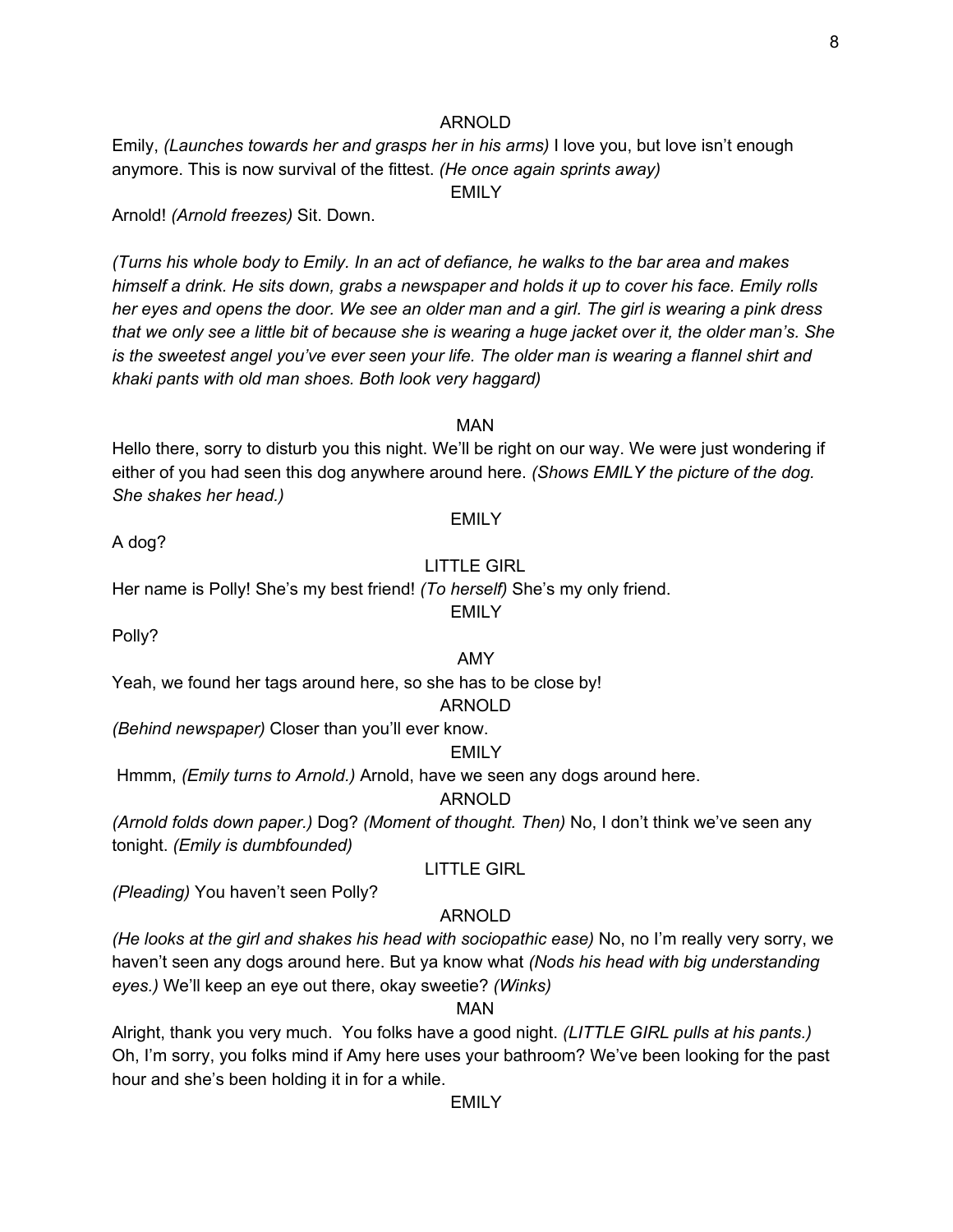*(Arnold freezes.)* Of course, I'll show her to the little girl's room. *(EMILY leads AMY to the restroom. ARNOLD follows them with his gaze. Begins to tense a little. Turns his head back. Now it is just him and MAN.)*

*(Watches AMY leave. Right when she exits room, shoulders sink with exhaustion)* Hey, mind if I sit down.

MAN

#### ARNOLD

Oh, no, go ahead.

#### MAN

Thank you. *(Walks over to couch. ARNOLD suddenly realizes he is about to sit on dog. Terrified. Then, the MAN sits on the arm of the couch. ARNOLD sighs with relief)* Rheumatory Arthiritis.

ARNOLD

MAN

Ah, I know how that feels.

You have it too?

#### ARNOLD

Ah, no *(Awkward silence)* The, uh, boys at the club talk about it, from time to time.

#### ARNOLD

*(Moment of silence. Realizes he's holding a drink. Awkwardly)* Well, we got a dead soldier here, bones a rattlin'. You want a drink?

MAN Hm? Oh yeah, sure. I'll take a highball if you have it.

# ARNOLD

Yeah, yeah. I'll get that for you *(Walk to bar. Curious)* So are you her grandfather?

### MAN

MAN

ARNOLD

MAN

Oh no, I'm her foster parent.

ARNOLD *(Halts himself.)* Oh. So she doesn't have any parents? MAN Oh no. She lost them when she was younger. ARNOLD Where? MAN They're dead. ARNOLD *(Winces)* Oh. Well, what happened to them?

San Bernadino.

*(Horrified)* The shooting?

No, smog poisoning.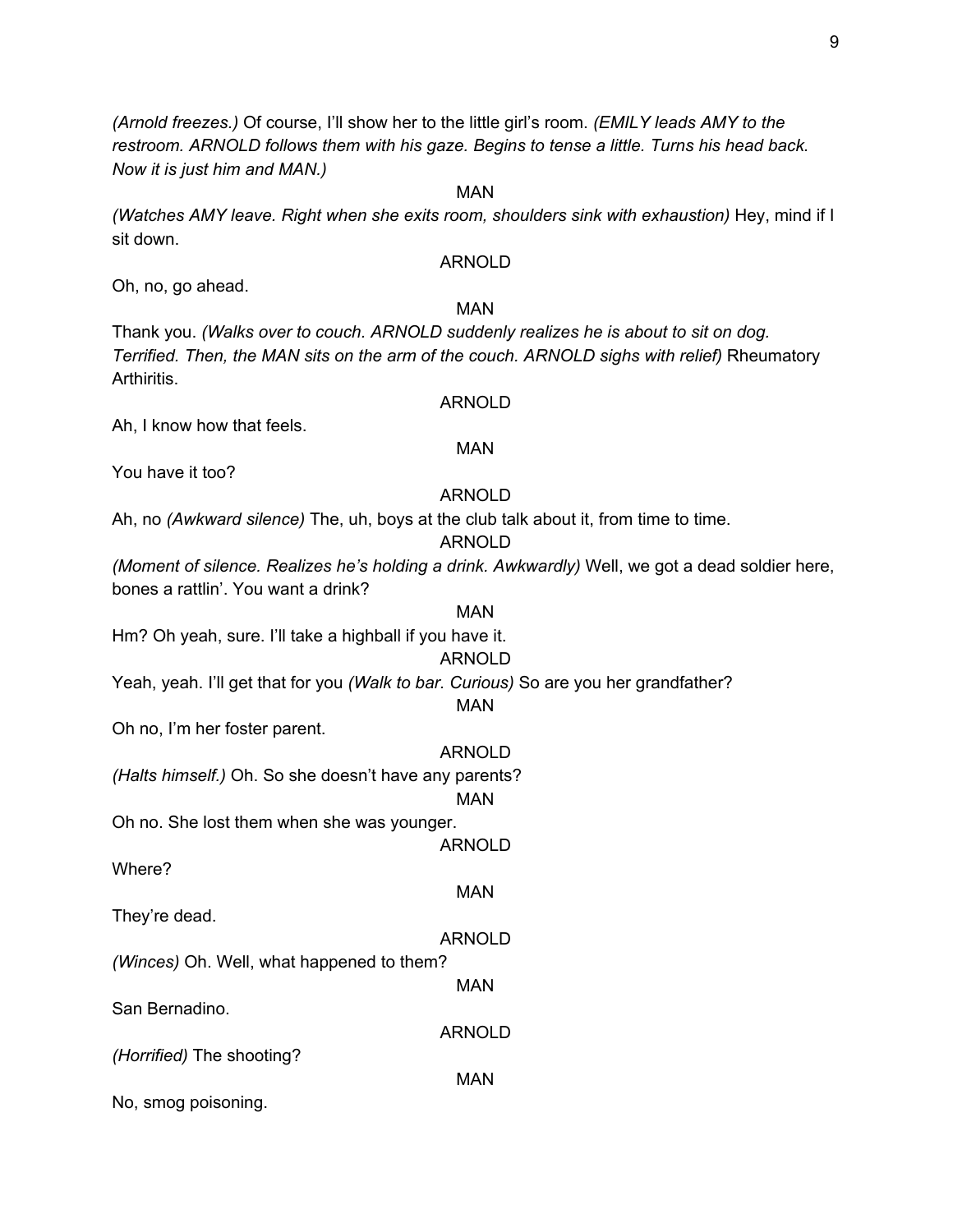*(Confused)* Oh.

#### MAN

It really is the silent killer. *(MAN gazes anxiously towards bathroom.)* I just hope we can find that dog. I don't think this child can go through much more.

### ARNOLD

Oh, well, I'm sure she'd be fine. I mean, it is just a dog.

### MAN

Well, yes. But, well, let's just say Amy has been through quite too much to handle this.

#### ARNOLD

*(Dread)* Hehe, what's "too much"?

# MAN

Well, there was her parents. And then the orphanage. Hmph, you have to be tough as nails to get through that place and Amy's always been so gentle. She lived the next two years in that orphanage without friendship or love of any kind. *(ARNOLD takes an anxious sip of his drink)* Then, she finally found a foster parent.

# ARNOLD

And that was when she met you right? And found love?

### MAN

Oh no. That was what began the next two year stint going through foster parents using her for state money and child labor.

### ARNOLD

*(At this last statement, ARNOLD finishes his drink)* Would you like another drink?

### MAN

Me? No, I'm fine.

### ARNOLD

Okay, I think I will. *(ARNOLD gets up and walks to bar. MAN takes no notice.)*

### MAN

Yes, that was ugly. There was the one who used her for money for an HBO Go subscription. There was the one who had a fascination with kids watching horror movies. He showed her The Omen and for the next two weeks she thought she was the Anti-Christ. *(ARNOLD just made himself a drink and at this statement immediately downed it)*

### ARNOLD

I mean, I suppose it's a phase all kids go through.

# MAN

Yeah, but most foster parents don't tell them that it's true. *(ARNOLD stares at MAN with horror. Looks to the bathroom with same horror.)*

### ARNOLD

Was it all horrible?

### MAN

Well, no. Luckily the state found out about it and took her out of those homes. And then I found her and she's been my angel ever since. But by then, the damage had been done. She couldn't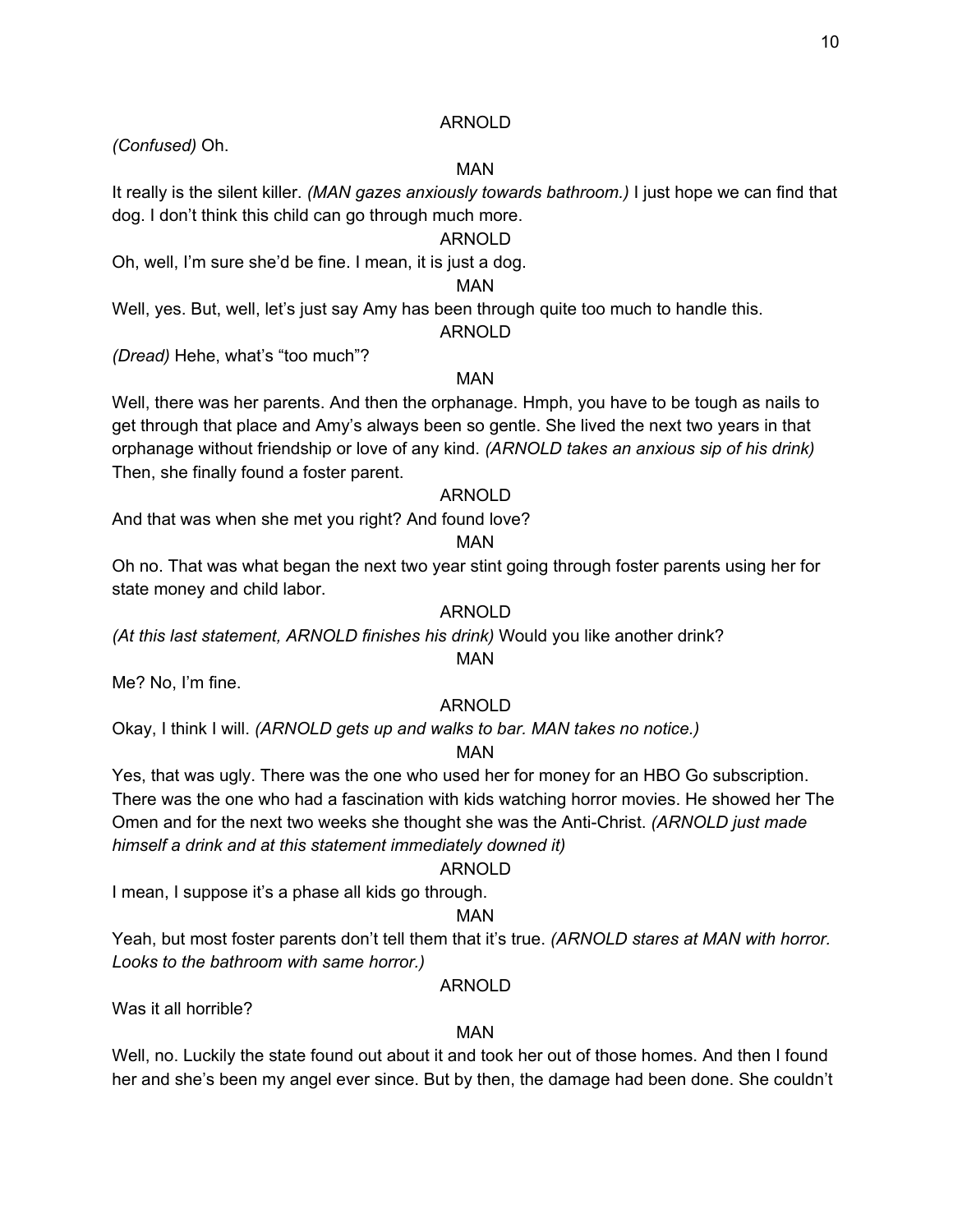find it in herself to trust another person again. After years we finally worked through all her emotional problems and got to a place of trust.

ARNOLD *(Finally a moment of relief. Sighs)* Ah, that must've been nice. MAN It was. But then it happened. ARNOLD *(Dread)* What happened? MAN She was diagnosed with stage four skin cancer. ARNOLD *(Exasperated)* Oh cmon.

MAN

It was horrible. She couldn't go outside because of her condition so she stopped being able to go to school and make friends. She can now only go out at dark. *(At this, Arnold begins to walk to the bar and pour himself a very big drink)* She was so lonely. I was her only company. And well, I'm not gonna be around much longer.

| Of course.               | <b>ARNOLD</b> |
|--------------------------|---------------|
|                          | <b>MAN</b>    |
| What?                    |               |
| Nothing, uh, what is it? | <b>ARNOLD</b> |
|                          | <b>MAN</b>    |
| Early onset Alzheimer's. | <b>ARNOLD</b> |
| Oh, I'm sorry.           |               |

MAN

Yeah. I'm still trying to figure out how to break it to her. And when I'm about to….I just forget. *(Sighs. Remember story)* She was so lonely. So I did the only thing I could.

What did you do?

### MAN

ARNOLD

I got her the dog. And they grew so close. *(At this, ARNOLD takes a sip of his drink)* The dog went everywhere with her, to chemo, to the specialist sessions. It even followed her in the house. The dog was the only real company she had. *(Another sip)* I think it was really the first thing to make her feel like a normal girl. *(He takes a big gulp)* If we don't find that dog, I'm afraid it will take away the last bit of hope she has. *(ARNOLD gulps down the entire drink and stands there shaken. He puts the glass back down. Moment of silence. Then, MAN chuckles and)* But I'm probably just being melodramatic. I'm sure the dog just ran away.

*(Shaken)* Y-yeah, sure.

MAN

ARNOLD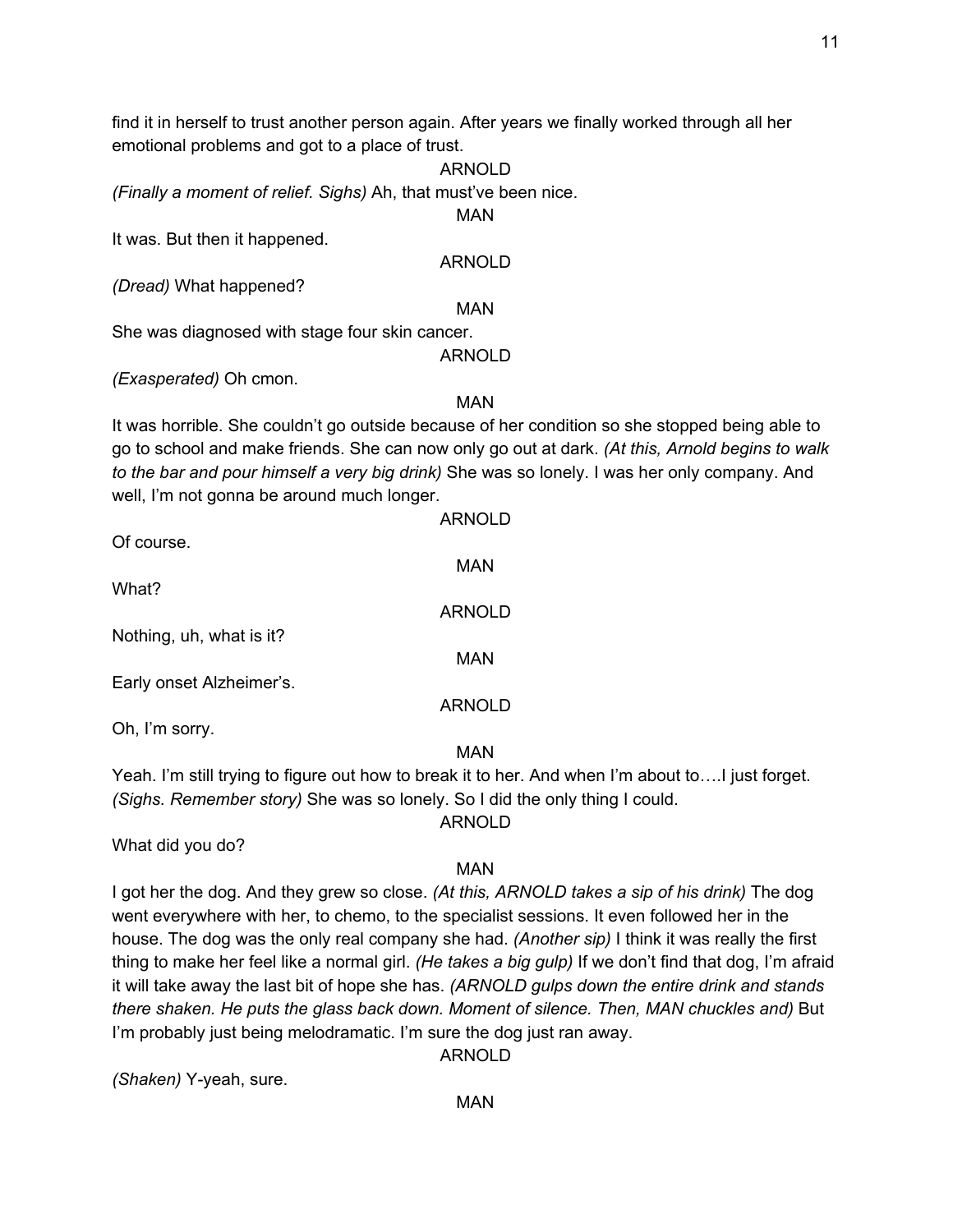I mean, when we first saw the skid marks, I thought the worst, but I thought what psychopath would take the body? *(ARNOLD chuckles shakely and stares at the cushion. EMILY and AMY walk in.)* Ah, here she is. We'll go to a couple more houses, okay? Then we'll call it a night. *(AMY nods)* You folks have a good night, ya here.

#### EMILY

Thank you, you as well. *(She glances at ARNOLD. His last chance.)* Well, Arnold, do you have anything to say?

#### ARNOLD

*(Opens his mouth. This could finally be it. Then)* You two have a great night ya here. Good luck with the dog. *(EMILY gazes at him in utter disbelief.)*

AMY

ARNOLD

ARNOLD

AMY

Polly!

Polly.

AMY

Polly's gonna have babies!

*(Frozen)* What a wonderful thing.

I'm gonna be a grandma!

MAN

Thank you so much. You have a great nigh-- *(MAN suddenly freezes. No movement from anyone. ARNOLD stares confused.)*

### ARNOLD

Uh, sir, is there a problem? *(Turns to EMILY.)* Emily? Emily?! *(Sudden change to black)* What the hell? *(Sudden spotlight on ARNOLD. Reacts to brightness.)* Ah, what is, what the, how-- *(Sudden whispers in dark around him. "Murderer" "Doggykiller" "All dogs go to heaven but you'll go straight to hell" "Eternal Fire". He reacts to every single one with great fear and confusion.)* Ah! Eh! What in heavens is going on?!

#### **VOICE**

*(We hear a deep, powerful, demonic voice)* Oh, I think the better question is, "What the *hell* is going on?", Arnold. *(Spotlight on short stocky man in expensive suit. He gazes at Arnold with hunger.)* And I think you know exactly what's going on.

|                                        | <b>ARNOLD</b> |
|----------------------------------------|---------------|
| (Utter terror) Mother? Is that you?    |               |
|                                        | <b>SATAN</b>  |
| What? No! No, I am the Devil.          |               |
|                                        | <b>ARNOLD</b> |
| Ah! Wait, what are you doing here?     |               |
|                                        | <b>SATAN</b>  |
| I think you know what I am doing here. |               |
|                                        | <b>ARNOLD</b> |
| (Feigning ignorance) No.               |               |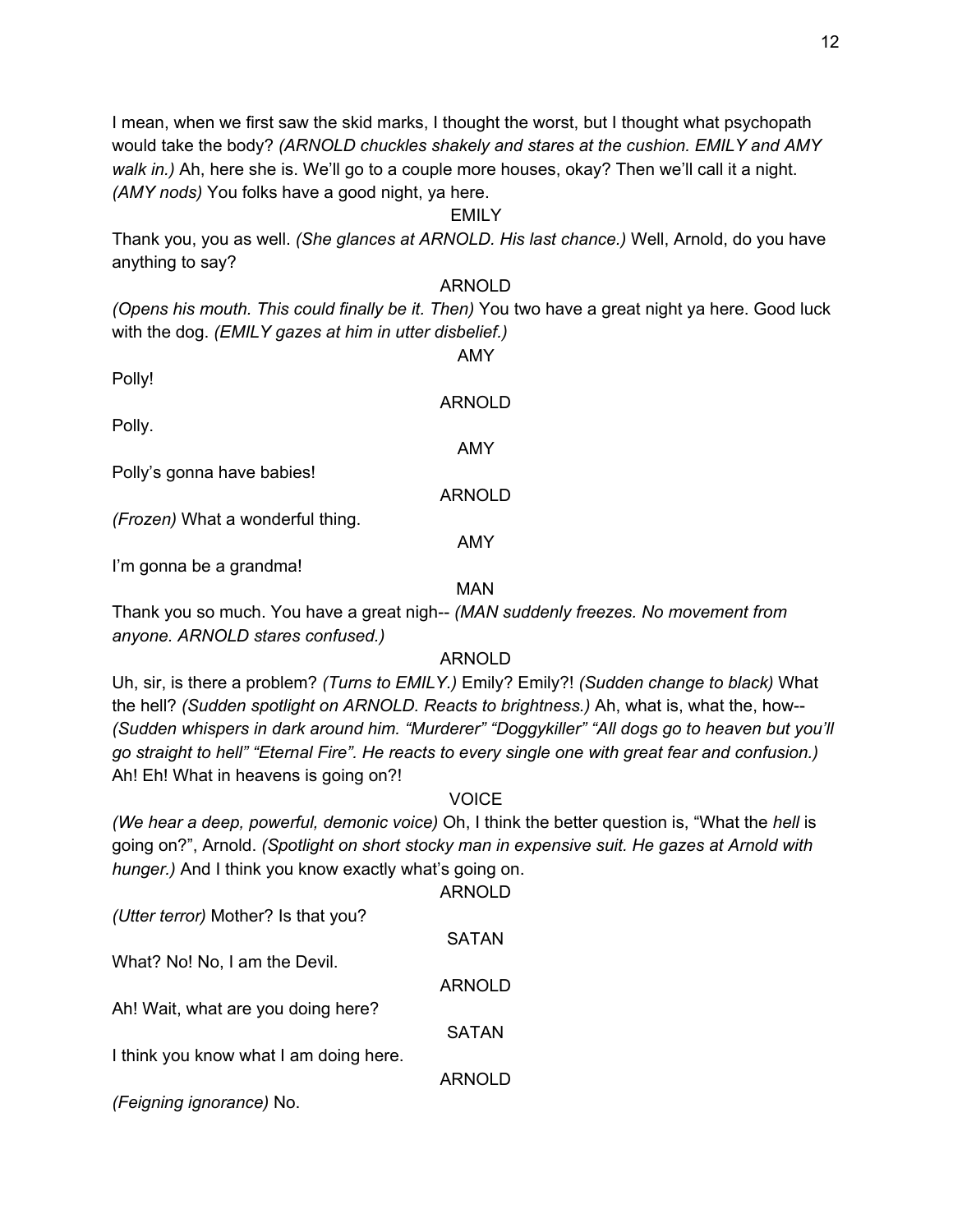| <b>SATAN</b>  |
|---------------|
| <b>ARNOLD</b> |
| <b>SATAN</b>  |
|               |
| <b>ARNOLD</b> |
|               |

### **SATAN**

*(Irritated)* Shut up! Yes! *(Back to demonic form)* You ran over a little girl's dog and then took its corpse. When she came to your front door to ask you about it, you lied to her face. And when you learned her tragic situation and had another chance to tell her, you denied her again. Now, we from Tartarus don't always get to personally collect, especially not before death, but yours was considered so terrible a crime, we decided to come early since there is nothing you can do to wipe your soul clean of this.

#### ARNOLD

But I did it for the girl…

#### SATAN

NO! You did it for yourself, and your weakness and you know it! So, because of this, all of Hell has devised a special punishment for you. A special "friend" of yours. *(A blond head peeks into SATAN's spotlight. It is perfect Chad.)* I believe you know him as Chad.

#### CHAD

*(Nasal)* Hey Arnaldo! Itchin' for a time share?

#### ARNOLD

*(Utter horror)* NO! PLEASE GOD NO!!! IT CAN'T BE TRUE!!!!!

### CHAD

Haha! Oh but it is true. We are going to be spending the rest of eternal trapped in the fires of hell, the tormented and the tormenter. For one of us this will be paradise, and the other, well... let me just say it won't be paradise for you.

#### ARNOLD

B-but no one deserves this!

### **CHAD**

Well, bro, apparently *you* do. *(Mockingly caring)* I'm just worried for Emily. She'll be all alone. She may need someone to…. *(Evil grin) comfort* her.

### ARNOLD

*(Horror)* No….no…..

# **CHAD**

*(Relish)* Yes, Arnold. The rule of the Iron Fist continues.

### ARNOLD

YOU TOUCH A HAIR ON HER HEAD, AND I'LL KILL YOU!!!!

## **CHAD**

*(Disappears with huge nasally, villainous cackles slowly fading.)* I'll see you soon, Arnold….HEE HAW! HEE HAW…...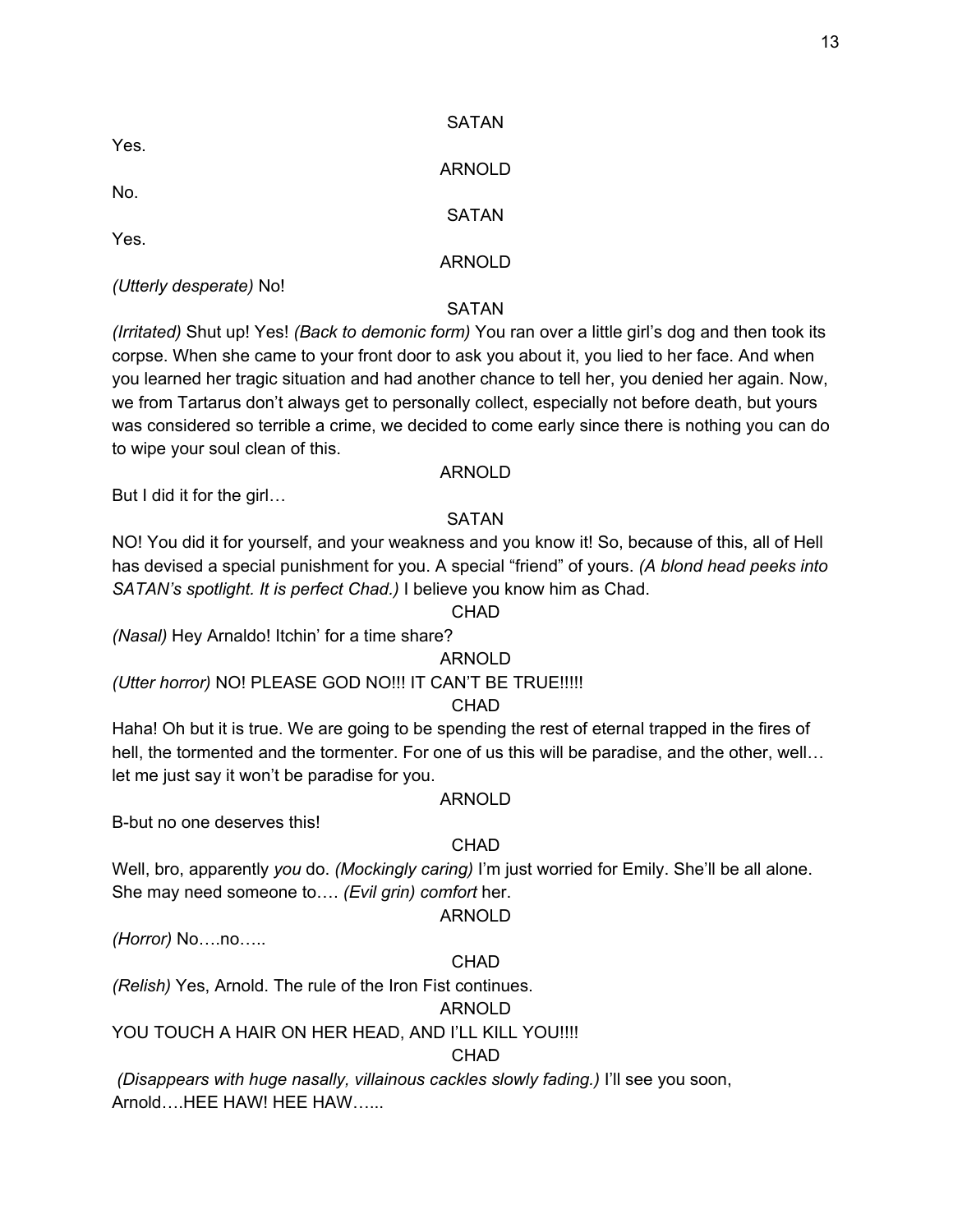*(Begging)* Please! Please, Satan, don't let this happen. Ask for me to be given another chance! Just one more chance!

## SATAN

Sorry, but it is too late. As they say on Earth, three strikes and you're out. *(Demonic cackles. Spotlight shuts off on SATAN but laughing continues. ARNOLD stares into light in utter fear and begins to shy away to get away from it.)*

#### ARNOLD

No, no, NOOOOOOOOOOOO!!!!! *("NOO"'s continue. Spotlight shuts to black. Lights back up on living room. ARNOLD in ball on floor screaming and everyone else crowded around him.)*

**EMILY** 

Arnold! Arnold, snap out of it!!

#### ARNOLD

*(Stops screaming. Glances up, looks straight at girl. Near insane with guilt.)* Don't go! Don't go, I have something to tell you, I have information about your dog!

#### MAN

Really? Where is she? Is he alright?

#### AMY

You can bring Polly back?

# ARNOLD

*(ARNOLD stares at girl.)* Not quite. But I can put this to rest. *(Filled with shame and self-loathing.)* Well, it's… it's complicated… and I can't… I'm so sor… *(Sighs, goes up to couch and lifts cushion. MAN walks over to side. Gasps.)*

MAN

ARNOLD

MAN

ARNOLD

Oh no--

Yes.

But why--

I don't kno--

#### MAN

This will be--*(Sudden realization.)* Someone get her she can't see this.

#### AMY

See what? *(Runs over. MAN attempts to cover her but is unsuccessful. AMY runs over to other side of couch, stops, stares, and lets out a bloodcurdling scream.)* AHHHH!!!! POLLY!!!!!

#### MAN

Aoooowww, Polly!!!!

#### EMILY

Ohhhh, Polly!!!!!

#### ARNOLD

*(Cry to the heavens)* AEEEEEOOOOOOWWW!!! POOOOLLYYYYYYY!!!!!! *(MAN shuts cushion. AMY has eyes covered. ARNOLD comes around to front of couch and kneels in front*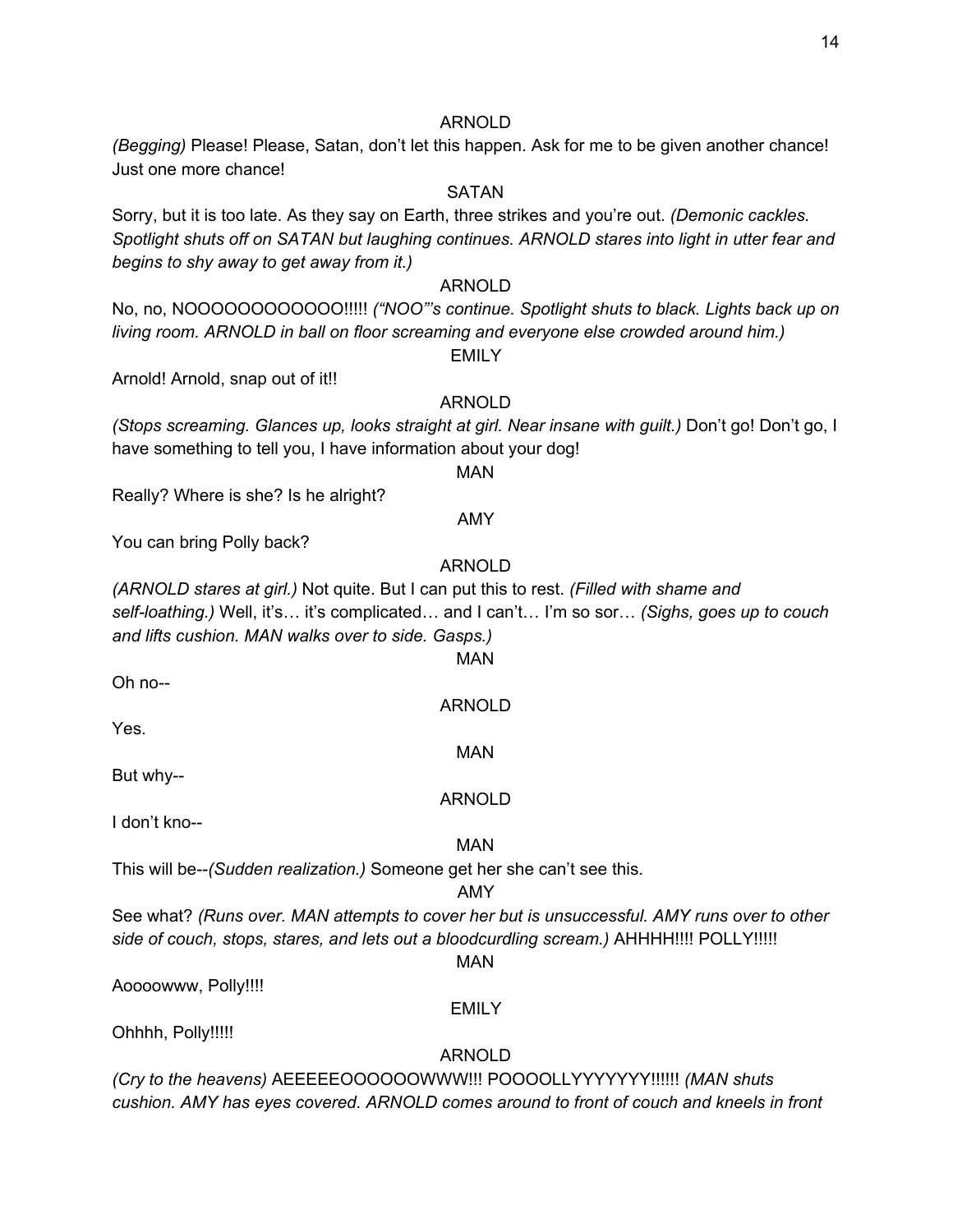*of her.)* Amy. I know she was your only friend. I know that she meant everything to you. I know that I may never be forgiven for what I did and what I didn't do. But I will do anything to try and make up for what I did. I will join a charity, go into the priesthood, dedicate my life to the service of animals or maybe safe driving. Anything Amy, name it and I will do it. As my duty to you and most of all, *(Places palm in reverence on cushion over Polly's corpse.)* to Benevolent Polly. What do you want me to do?

## AMY

*(With great hesitation and sadness)* Weeeell, *(Silence of about three seconds)* Polly was about twenty bucks when we got him, so maybe if you gave me fifty we would be good.

### ARNOLD

*(ARNOLD freezes. Stares at her, incapable of responding, unsure if he heard her correctly.)* Fifty dollars?

*(Pragmatic)* Yes, fifty dollars.

# ARNOLD

AMY

*(Tense silence in the room. ARNOLD continues to stare. With almost insane calmness.)* Of course, give me one second. *(Checks his pockets.)* I don't have any money in my pockets. *(Turns to EMILY.)* Emily, could you go see if you have any money.

### EMILY

Oh, of course. *(She leaves quickly to get money. Incredibly tense silence for about six seconds. EMILY returns, rummaging through purse.)* Ah, here you are, fifty dollars.

AMY

Thank you.

# ARNOLD

*(Continuing insane calmness.)* No, of course, it's fine. *(AMY walks towards the front door. ARNOLD picks up the dog's corpse and holds it towards her)* Would you like Polly?

#### AMY

No thank you, I have this. *(Holds up bill. Walks out door)*

MAN

*(Awkwardly stands there)* I'll take her.

ARNOLD

MAN

*(Pulls away)* No, I think I'll keep her.

I mean, she is ours.

# ARNOLD

You already got your thirty pieces of silver, what more do you want?

### MAN

*(MAN awkwardly leaves for door. At door, he turns around.)* I'm very sorry for that. Really, that's not her at all--

Really, it's fine.

# MAN

ARNOLD

I mean she is usually so sweet and caring--